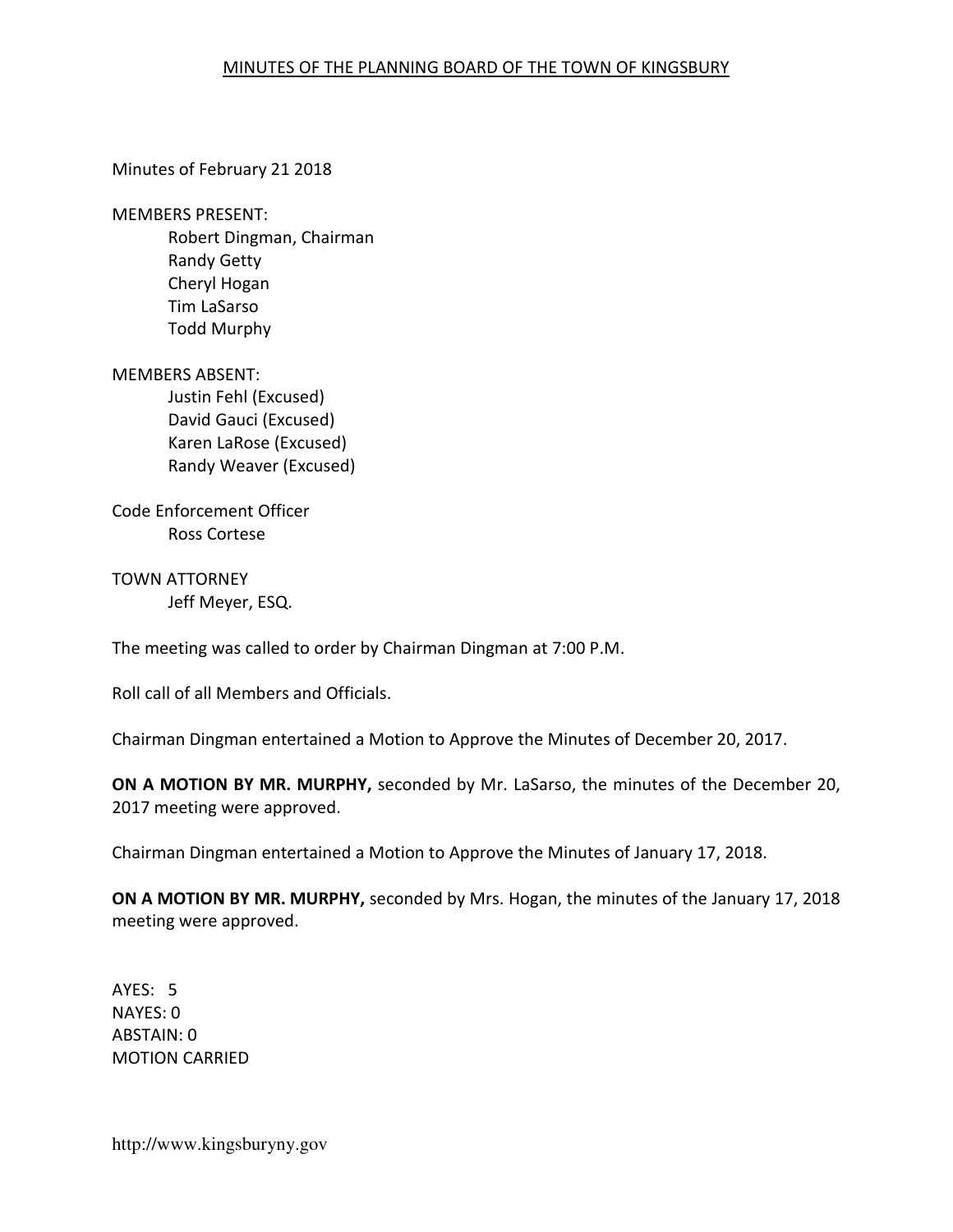## MINUTES OF THE PLANNING BOARD OF THE TOWN OF KINGSBURY

Planning Board Meeting February 21, 2018 Page 2 of 3

1. DAVID MARTIN, contract vendee of Tax Map # 146.-3-3.2, commonly known as 3316 State Route 4, Hudson Falls, located in Zoning District COM-1A/Commercial District, is seeking Site Plan Approval to operate Group and Personal Training and a Retail Business at this location. Plans for proposal are available at Kingsbury Town Hall, 6 Michigan Street, Hudson Falls, New York during regular business hours.

Chairman Dingman stated the only item on the agenda is David Martin.

Mr. Cortese stated the Board needed to wait until Washington County Planning Agency responded back for this application. The County Planning Board found this project to be a matter of local concern.

The Board then reviewed the proposed Resolution.

SITE PLAN REVIEW – David Martin, contract vendee of Tax Map #: 146.-3-3.2 commonly known as 3316 State Route 4, Town of Kingsbury, located in the COM-1A Zoning District, is seeking Site Plan approval for a fitness, training, and wellness facility to be located in the existing metal building located on the premises. This action is pursuant to Section 280-23 (D) of the Code of the Town of Kingsbury.

ON A MOTION BY Mr. GETTY, seconded by Ms. Hogan, based on all of the evidence and materials submitted by the Applicant and the representations made at the meeting, the Application is hereby approved subject to the following conditions:

1. All information and representations contained in the materials submitted by the applicant and discussed at the meeting are incorporated herein as conditions.

AYES: 5 NAYES: 0 ABSENT: 4

Chairman Dingman stated he has two items he would like to discuss with the Board.

There was a discussion concerning Aviator Way, LLC, Solar Farm. Chairman Dingman asked the Board to review the information regarding the issues Tom Jarrett, Jarrett Engineering has. Cypress Creek Renewables was supposed to have the information for the Board here by February 15, 2018.

http://www.kingsburyny.gov